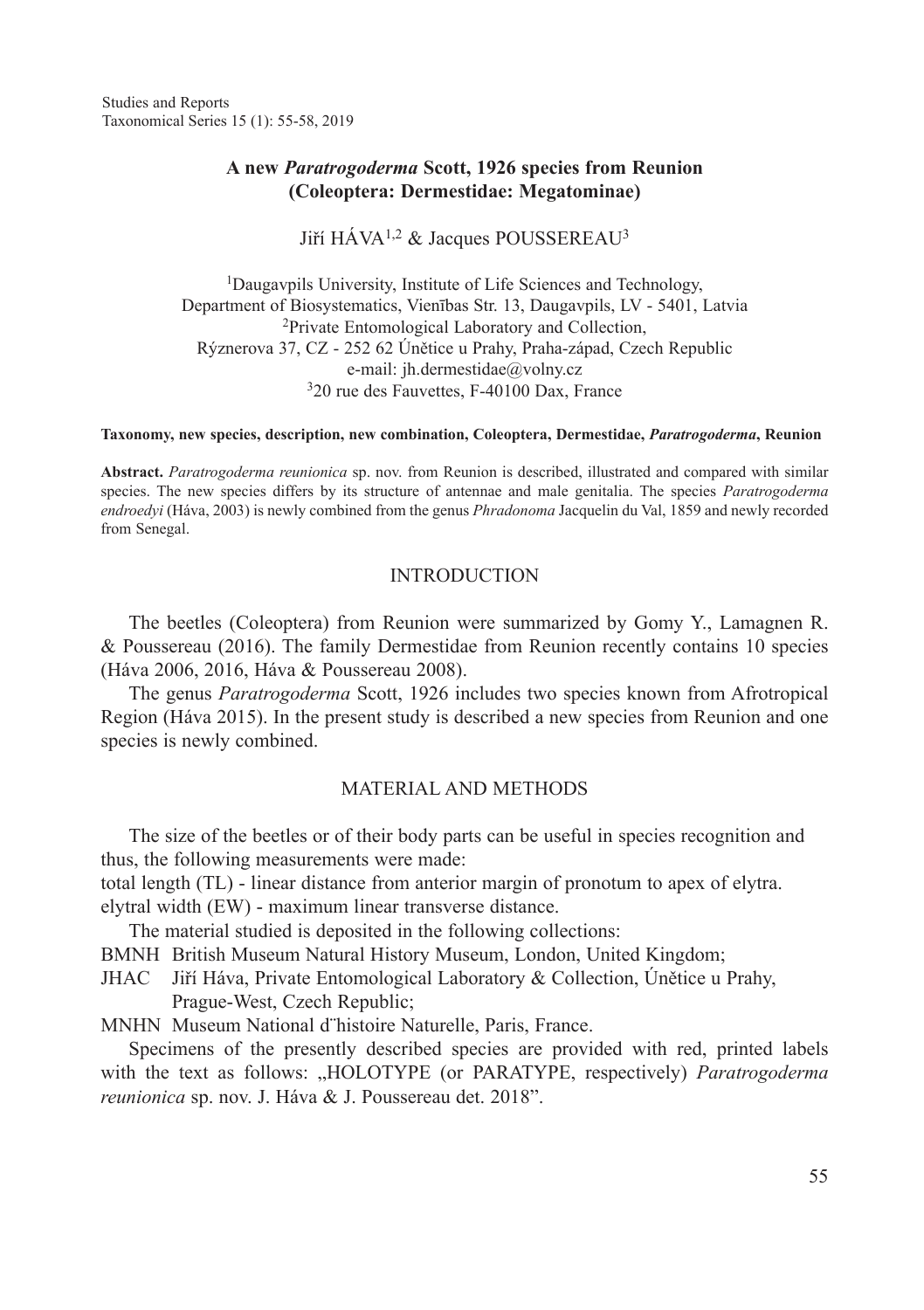#### **RESULTS**

### *Paratrogoderma endroedyi* **(Háva, 2003) comb. nov.**

*Phradonoma endroedyi* Háva, 2003: 33.

**Material examined:** "Senegal, Diorbivol, 680, J. Risbec" / "Scymnus sp., A. P. Kapur det. 1916", 1 Å, J. Háva det., (BMNH).

**Remarks.** The species *Paratrogoderma endroedyi* (Háva, 2003) comb. nov. was originally described as *Phradonoma endroedyi* Háva, 2003. According to the recent study of the type material and material examined, the species is newly combined from the genus *Phradonoma* to the genus *Paratrogoderma* Jacquelin du Val, 1859 according to 10-antennomered antennae.

**Distribution.** A species known from Burkina Faso and Ghana, new to Senegal.

# *Paratrogoderma reunionica* **sp. nov.**

(Figs. 1-6)

**Type material.** Holotype ( $\Diamond$ ): "La Réunion, Coll: V. Legros" / "La Possesion, Ravine latanier faux poivrier blanc, 27.12.2013", (MNHN). Paratype (♀):"La Réunion, Coll: V. Legros" / "Bellevue, St 07 battage, Bois de néfles, 12.12.2013", (JHAC).

**Description.** Male. Small and oval (Fig. 1). Body measurements (in mm): TL 1.87 EW 1.25. Black and brown on dorsal surfaces and black on ventral surfaces, legs paler, light brown, scape, pedicel and antennomeres II-VII light brown, antennomeres I, VIII-X dark brown.

Head finely punctate with long yellowish-light brown setation. Palpi entirely yellowishbrown; setation on mentum dense. Eyes small, not overlapping lateral margin of head in dorsal view. Ocellus on front present. Antennae (Fig. 3) composed of 10 antennomeres, antennal club of 3 antennomeres.

Pronotum finely punctate alike head with long yellowish-light brown setation; lateral and anterior margins continuous, regularly rounded, posterior margin conspicuously bisinuate, anterior angles not visible from above. Pronotal cavity as in fig. 2.

Mesonotum heavily sclerotized, scutellum very small, triangular, finely punctate alike pronotum and head, with long yellowish-light brown setation. Metanotum robust, more weakly sclerotized than mesonotum. Meso-metasternum black with long yellowish-light brown setation.

Elytra coarsely punctate; black with dark brown apical part covered by long yellowishlight brown setation. Elytral epipleuron entirely black with short yellowish-light brown setation.

Legs dark brown with short grey setation; tibiae with small, black thorns.

Abdominal ventrites black with very long yellowish-light brown setation (Fig. 5). First visible abdominal ventrite with distinct oblique discal striae and robust, heavily sclerotized median tubercle. Pygidium black with long yellowish-light brown setation.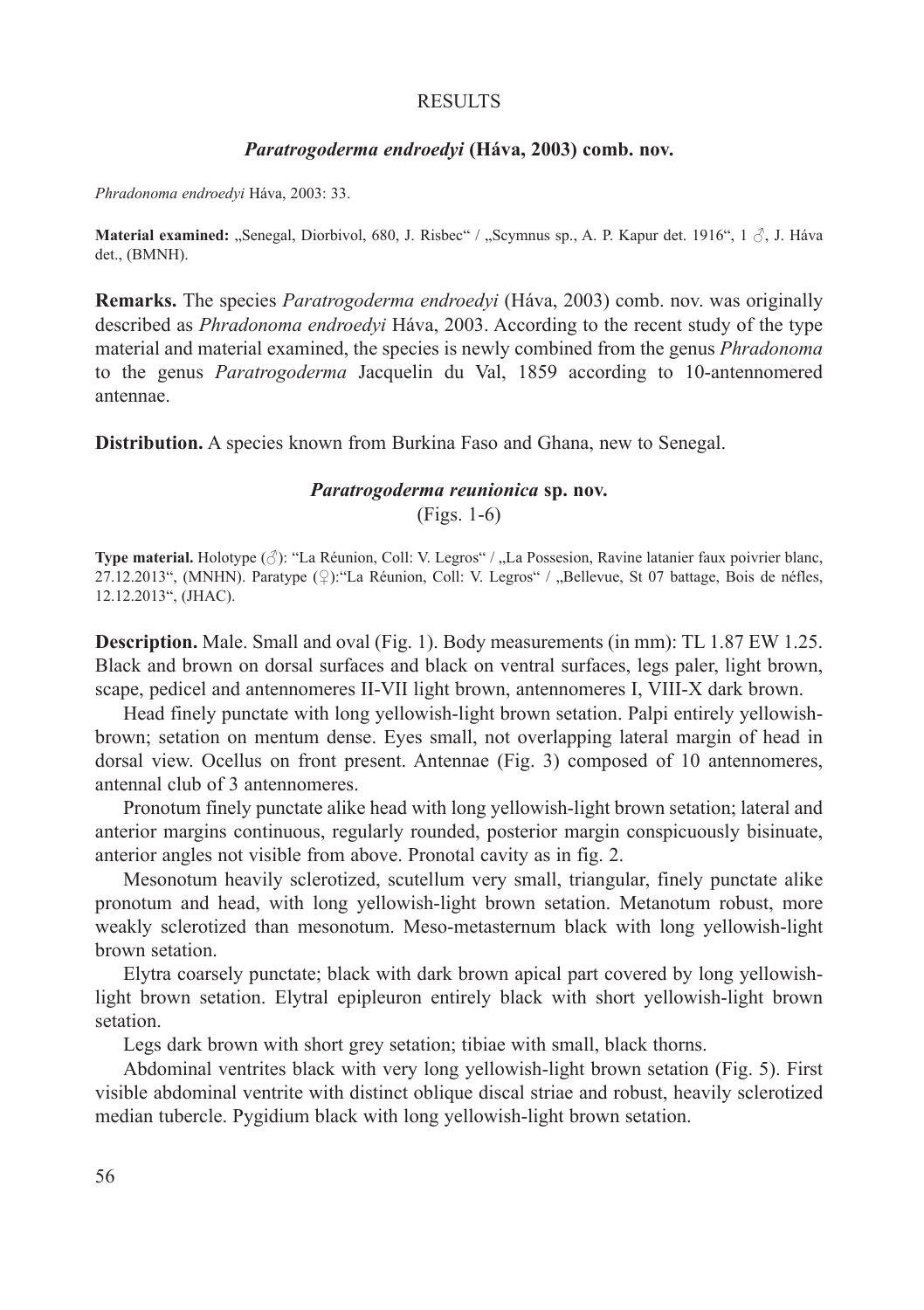Male genitalia (Fig. 6).

Female. Habitually similar to male. Antennomeres in antennal club short (Fig. 4). Body TL 2.27 EW 1.80.



3- antenna of male; 4- antenna of female; 5 abdomen; 6- male genitalia. 5 6 **Differential diagnosis.** The new species differs from the known species *P. haemorrhoum*

(Gerstäcker, 1871), *P. mahense* Scott, 1926 and *P. endroedyi* (Háva, 2003), by its structure of antennae and male genitalia. From similar *P. mahense* (Seychelles) it differs by the bicolorous elytra and yellowish-light brown setation (in *mahense* elytra are brown with yellowish-golden setation).

**Name derivation.** Named according to Réunion Island.

Acknowledgements. We grateful to Miloslav Rakovič (Dobřichovice, Czech Republic) for the revision of the English manuscript.